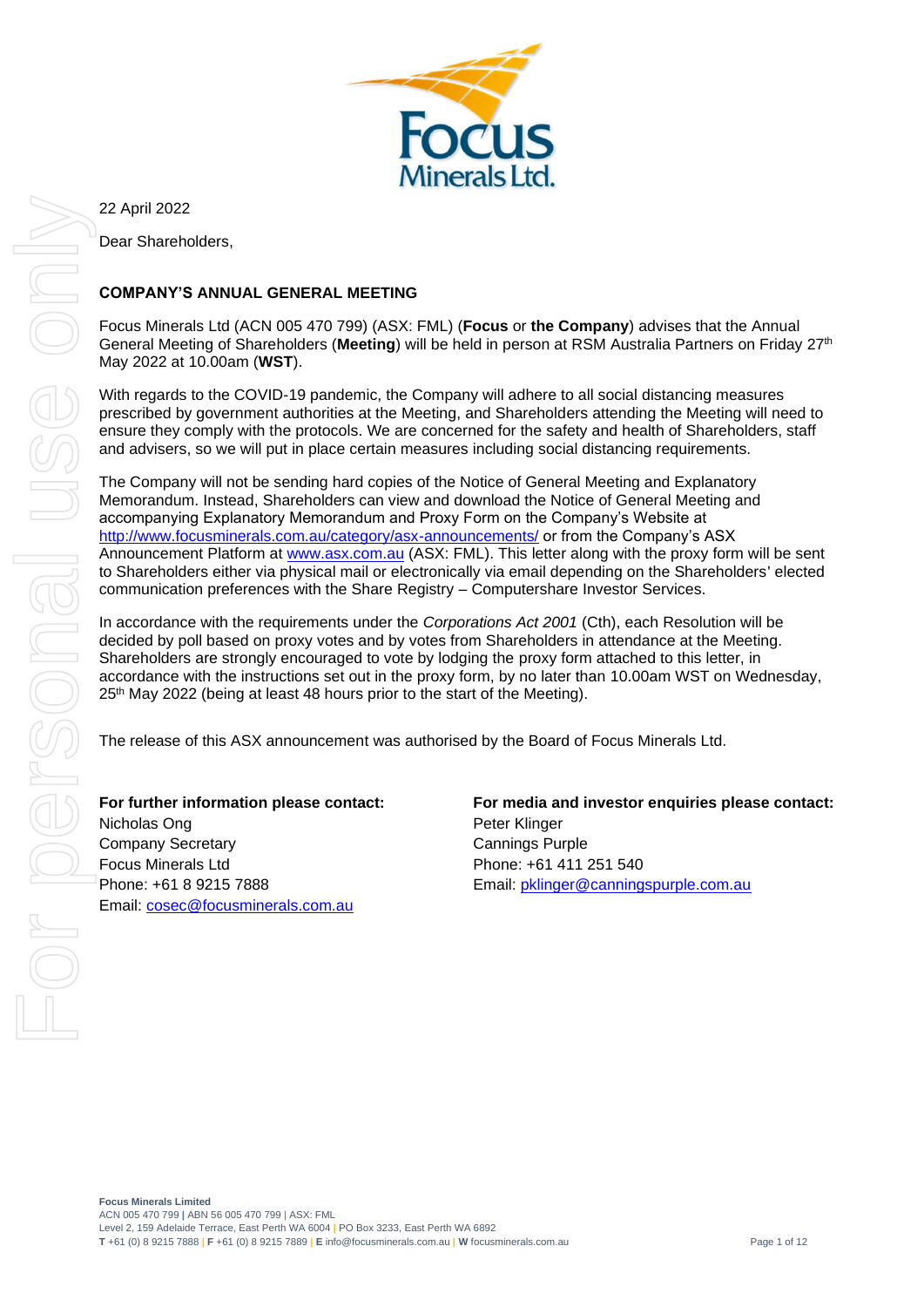# **FOCUS MINERALS LTD ACN 005 470 799 NOTICE OF ANNUAL GENERAL MEETING**

Notice is given that the Annual General Meeting will be held:

**TIME**: at 10:00 am (WST)

**DATE:** on Friday, 27<sup>th</sup> May 2022

**PLACE**: RSM Australia Partners, Level 32 Exchange Tower, 2 The Esplanade, Perth WA 6000

*This Notice of Meeting should be read in its entirety. If Shareholders are in doubt as to how they should vote, they should seek advice from their professional advisers prior to voting. Should you wish to discuss the matters in this Notice of Meeting please do not hesitate to contact the Company Secretary on (+61 8) 9215 7888.*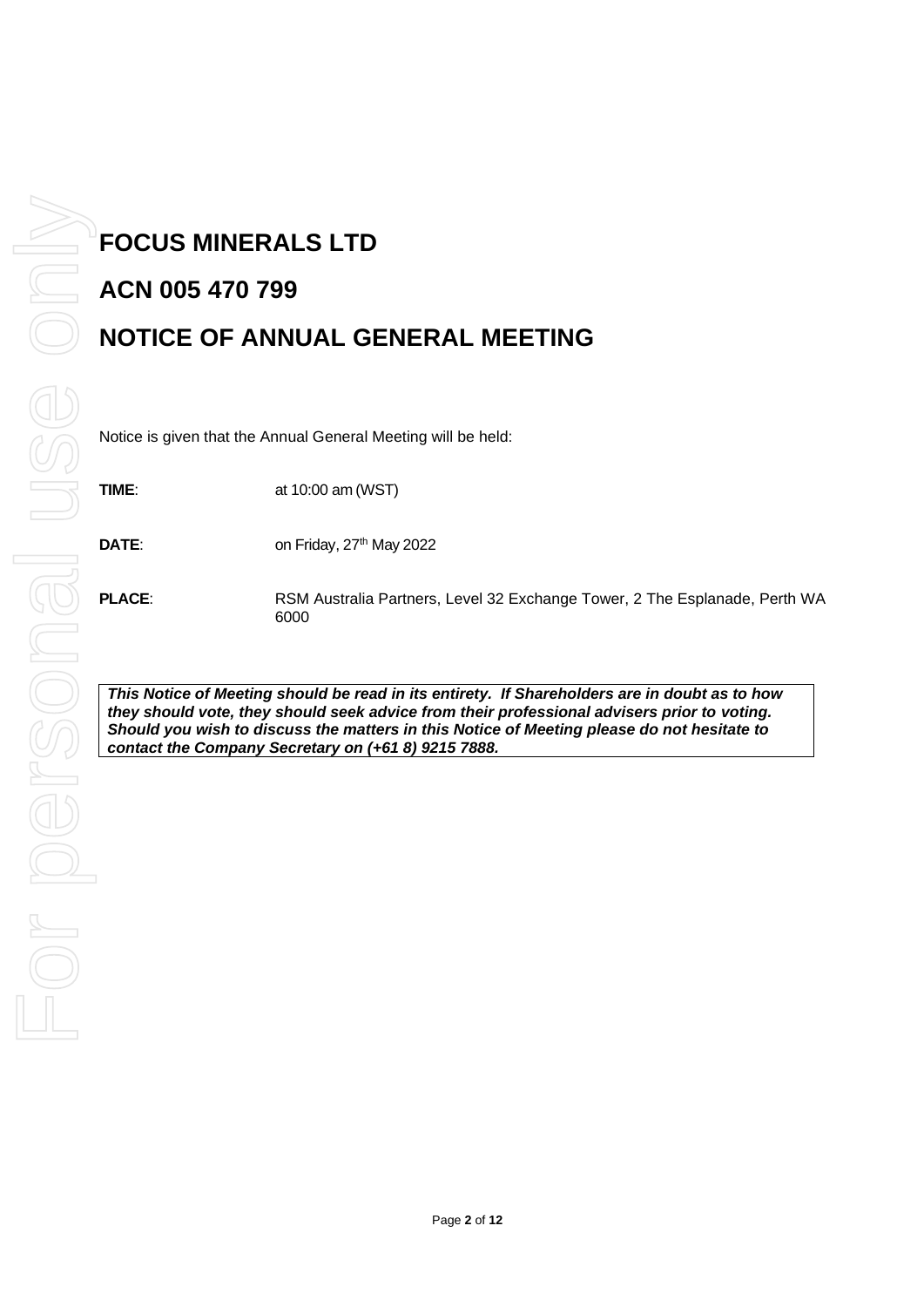## **BUSINESS OF THE MEETING**

#### **ORDINARY BUSINESS**

#### **1 Financial Statements and Reports**

To receive and consider the annual financial report of the Company for the financial year ended 31 December 2021 together with the Directors' report and the Auditor's report.

#### **2 Resolution 1 – Adoption of Remuneration Report**

To consider and, if thought fit, to pass, the following ordinary resolution:

*"That, for the purposes of section 250R(2) of the Corporations Act and for all other purposes, approval is given for the adoption of the Remuneration Report as contained in the Company's annual financial report for the financial year ended 31 December 2021."*

#### **Note: the vote on this Resolution is advisory only and does not bind the Directors or the Company.**

#### **Voting Exclusion Statement:**

A vote on this Resolution must not be cast (in any capacity) by or on behalf of either of the following persons:

- (a) a member of the Key Management Personnel, details of whose remuneration are included in the Remuneration Report; or
- (b) a Closely Related Party of such a member.

However, a person (the **voter**) described above may cast a vote on this Resolution as a proxy if the vote is not cast on behalf of a person described above and either:

- (c) the voter is appointed as a proxy by writing that specifies the way the proxy is to vote on this Resolution; or
- (d) the voter is the Chair and the appointment of the Chair as proxy:
	- (i) does not specify the way the proxy is to vote on this Resolution; and
	- (ii) expressly authorises the Chair to exercise the proxy even though this Resolution is connected directly or indirectly with the remuneration of a member of the Key Management Personnel.

#### **3 Resolution 2 – Election of Mr Wanghong Yang**

To consider and, if thought fit, pass the following resolution as an ordinary resolution:

*"That, Mr Wanghong Yang, who was appointed by the Board as an additional Director, retires in accordance with articles 10.3(b)(ii) and 10.7 of the Constitution, and being eligible, offers himself for reelection, be elected as a Director."* 

#### **4 Resolution 3 – Election of Mr Richard O'Shannassy**

To consider and, if thought fit, pass the following resolution as an ordinary resolution:

*"That, Mr Richard O'Shannassy, who was appointed by the Board as an additional Director, retires in accordance with articles 10.3(b)(ii) and 10.7 of the Constitution, and being eligible, offers himself for reelection, be elected as a Director."* 

#### **5 Resolution 4 – Re-election of Mr Gerry Fahey**

To consider and, if thought fit, pass the following resolution as an ordinary resolution:

*"That, Mr Gerry Fahey, who retires by rotation in accordance with article 10.3(a) of the Constitution, and being eligible, offers himself for re-election, be elected as a Director."*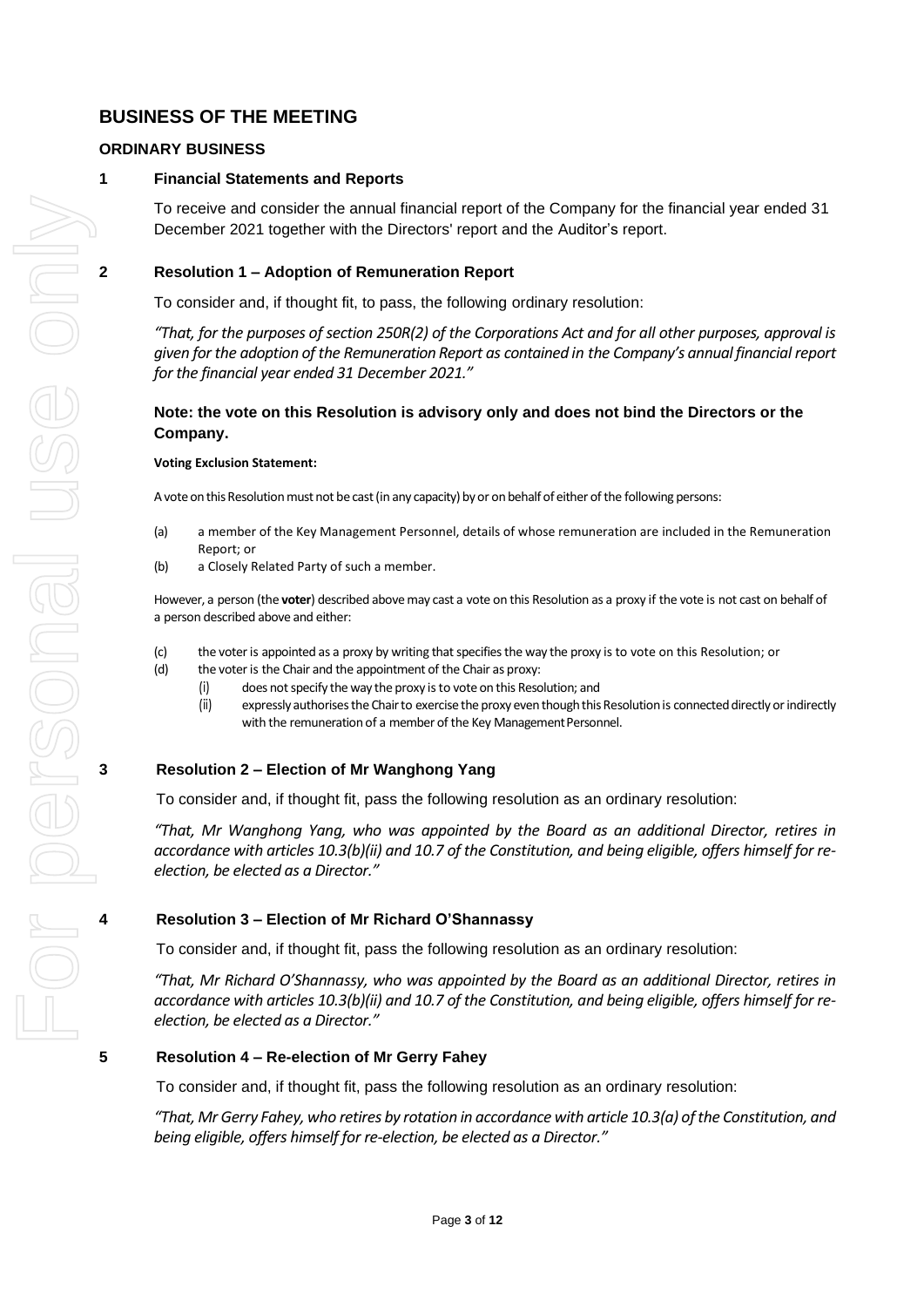#### **By Order of the Board**

Nicholas Ong

Company Secretary

22 April 2022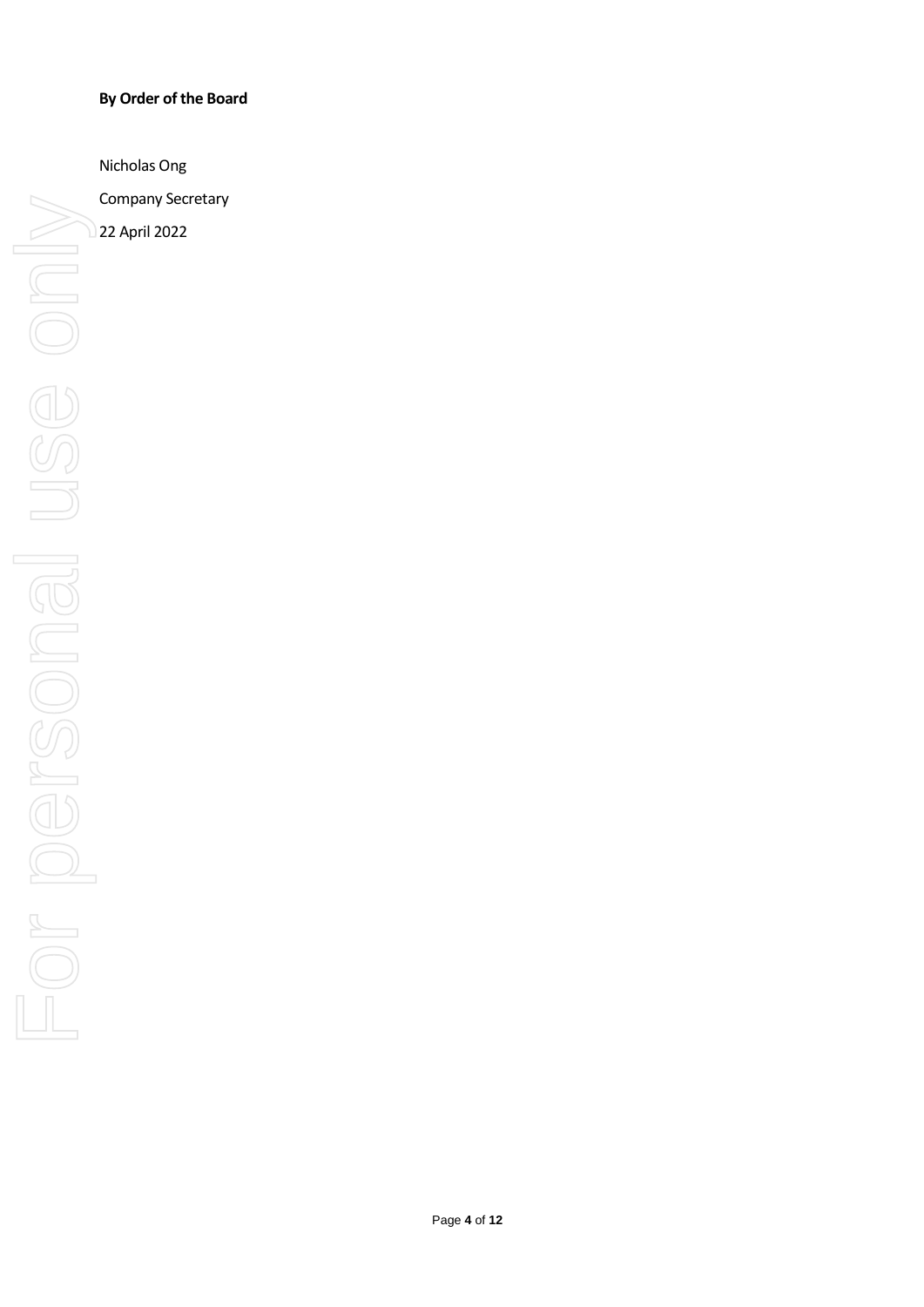# **Explanatory Statement to the Notice of Annual General Meeting**

This Notice of Annual General Meeting and the Explanatory Notes are important and you should read them in full. If you are in doubt as to how you should vote, you should seek advice from your professional adviser.

The Explanatory Notes to this Notice of Annual General Meeting provide additional information on matters to be considered at the Meeting. The Explanatory Statement and the proxy form constitute part of this Notice.

#### **1 Explanatory Notes**

All Focus shareholders should read the Explanatory Notes accompanying, and forming part of, this Notice of Annual General Meeting for more details on the resolutions to be voted on at the Annual General Meeting. The information provided is intended to assist shareholders in understanding the reasons for the resolutions and their effect if passed.

#### **2 Entitlement to vote**

The Board of Directors of Focus, being the convener of the Annual General Meeting, has determined that pursuant to Regulation 7.11.37 of the *Corporations Regulations 2001* (Cth), the shareholding of each shareholder for the purposes of ascertaining voting entitlements at the Annual General Meeting will be as it appears in Focus' share register as at 5:00pm WST on Wednesday, 25<sup>th</sup> May 2022. Transactions registered after that time will be disregarded in determining the shareholders entitled to attend and vote at the Annual General Meeting.

#### **3 Your vote is important**

The business of the Annual General Meeting affects your shareholding and your vote is important.

#### **4 Voting by Poll**

All Resolutions under this Notice will be determined by poll.

#### **5 Voting in person**

To vote in person, attend the Meeting at the time, date and place set out above.

In light of the status of the evolving COVID-19 situation and the Commonwealth and State government restrictions on public gatherings in place at the date of this Notice of Meeting, the Directors strongly encourage all Shareholders to lodge a directed proxy form prior to the Meeting. The Chairman may adjourn the Meeting where the number of attendees may lead to the breach local public health laws and regulations or the Company may make alternative arrangements for holding the Meeting, in which case the Company will ensure that Shareholders are given as much notice as possible.

#### **6 Voting by proxy**

A Proxy Form is attached to the Notice. This is to be used by Shareholders if they wish to appoint a representative (a proxy) to vote in their place. All Shareholders are invited and encouraged to attend the Meeting or, if they are unable to attend in person, sign and return the Proxy Form to the Company in accordance with the instructions thereon. Lodgement of a Proxy Form will not preclude a Shareholder from attending and voting at the Meeting in person.

Please note that:

(a) a member of the Company entitled to attend and vote at the Meeting is entitled to appoint a proxy;

- (b) a proxy need not be a member of the Company; and
- (c) a member of the Company entitled to cast two or more votes may appoint two proxies and may specify the proportion or number of votes each proxy is appointed to exercise, but where the proportion or number is not specified, each proxy may exercise half of the votes.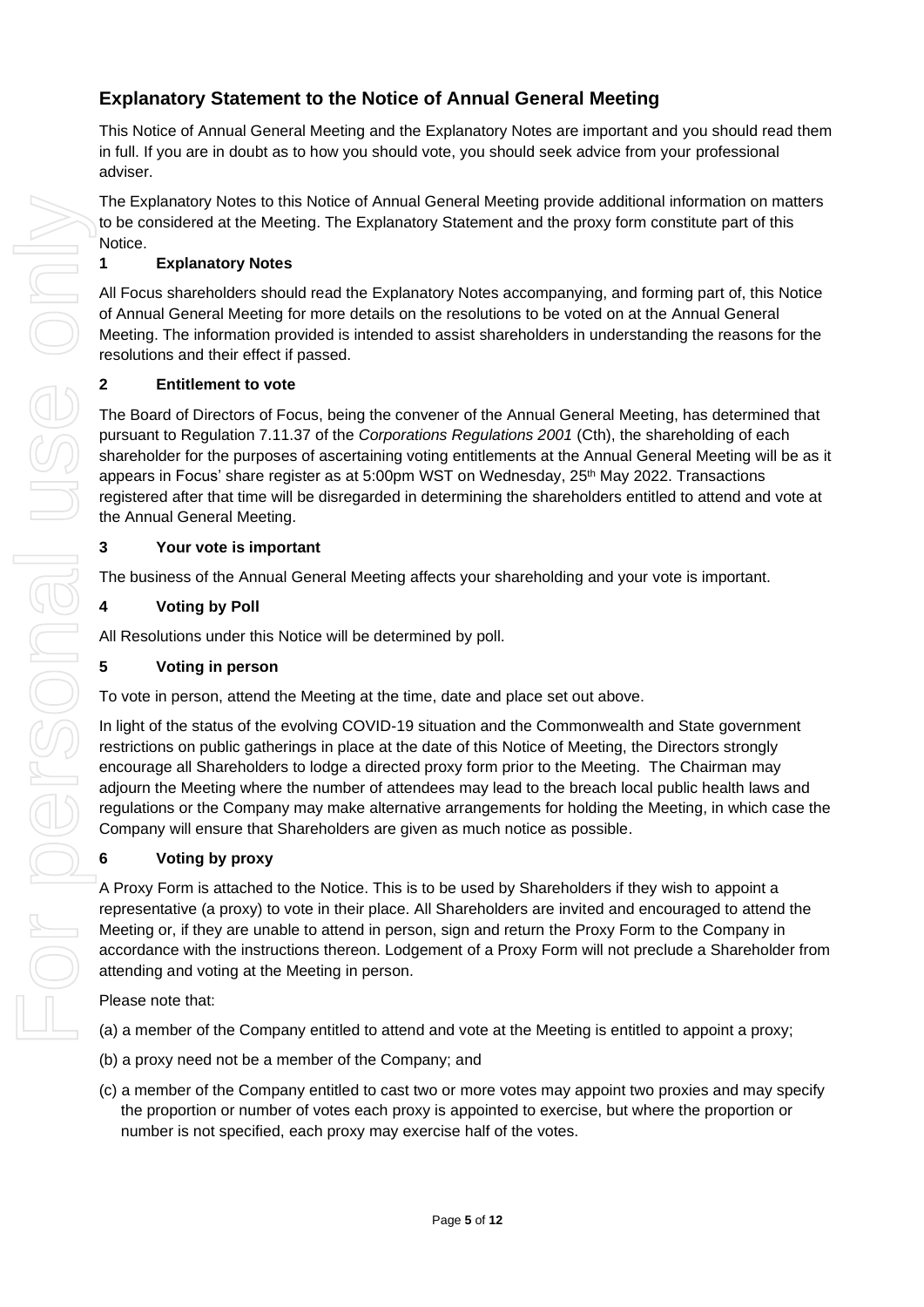- a) Online: At [www.investorvote.com.au](http://www.investorvote.com.au/)
- b) Mobile: Scan the QR Code on the enclosed Proxy Form and follow the prompts
- c) By mail: Complete and sign the enclosed Proxy Form and return the form to:
	- i. Computershare Investor Services Pty Limited
		- GPO Box 242, Melbourne VIC 3001 Australia
- d) By fax: Complete and sign the enclosed Proxy Form and fax the form to:
	- i. If you are in Australia, 1800 783 447
	- ii. If you are outside Australia, +61 3 9473 2555
- e) Custodian voting: For Intermediary Online subscribers only (custodians) please visit www.intermediaryonline.com to submit your voting intentions

Proxy Forms must be received no later than 10.00am (WST) on Wednesday, 25<sup>th</sup> May 2022

#### **7 Corporate representatives**

Shareholders who are body corporates may appoint a person to act as their corporate representative at the Meeting by providing that person with a certificate or letter executed in accordance with the Corporations Act authorising him or her to act as the body corporate's representative. The authority may be sent to the Company and/or registry in advance of the Meeting or handed in at the Meeting when registering as a corporate representative.

An appointment of corporate representative form is available from the website of the Company's share registry [\(www.computershare.com.au\)](http://www.computershare.com.au/).

#### **8 Joint holders**

In the case of joint holders of shares, if more than one of joint holders submits a vote, the vote of the first named of the joint holders in the register of members, whether submitted in person or by proxy or by attorney or in any other approved means, will be accepted to the exclusion of the votes of the other joint holder(s).

#### **9 Written Questions**

Shareholders may submit questions in advance of the Meeting to the Company. Questions must be submitted by emailing the Company Secretary at [cosec@focusminerals.com.au](mailto:cosec@focusminerals.com.au ) by 5:00pm WST on Wednesday, 25<sup>th</sup> May 2022.

Shareholders will also have the opportunity to submit questions during the Meeting in respect to the formal items of business. In order to ask a question during the Meeting, please follow the instructions from the Chair.

The Chair will endeavour to respond to the questions during the Meeting. The Chair will request prior to a Shareholder asking a question that they identify themselves (including the entity name of their shareholding and the number of Shares they hold).

#### **10. Results of the meeting**

Voting results will be announced on the ASX as soon as practicable after the Meeting and will also be made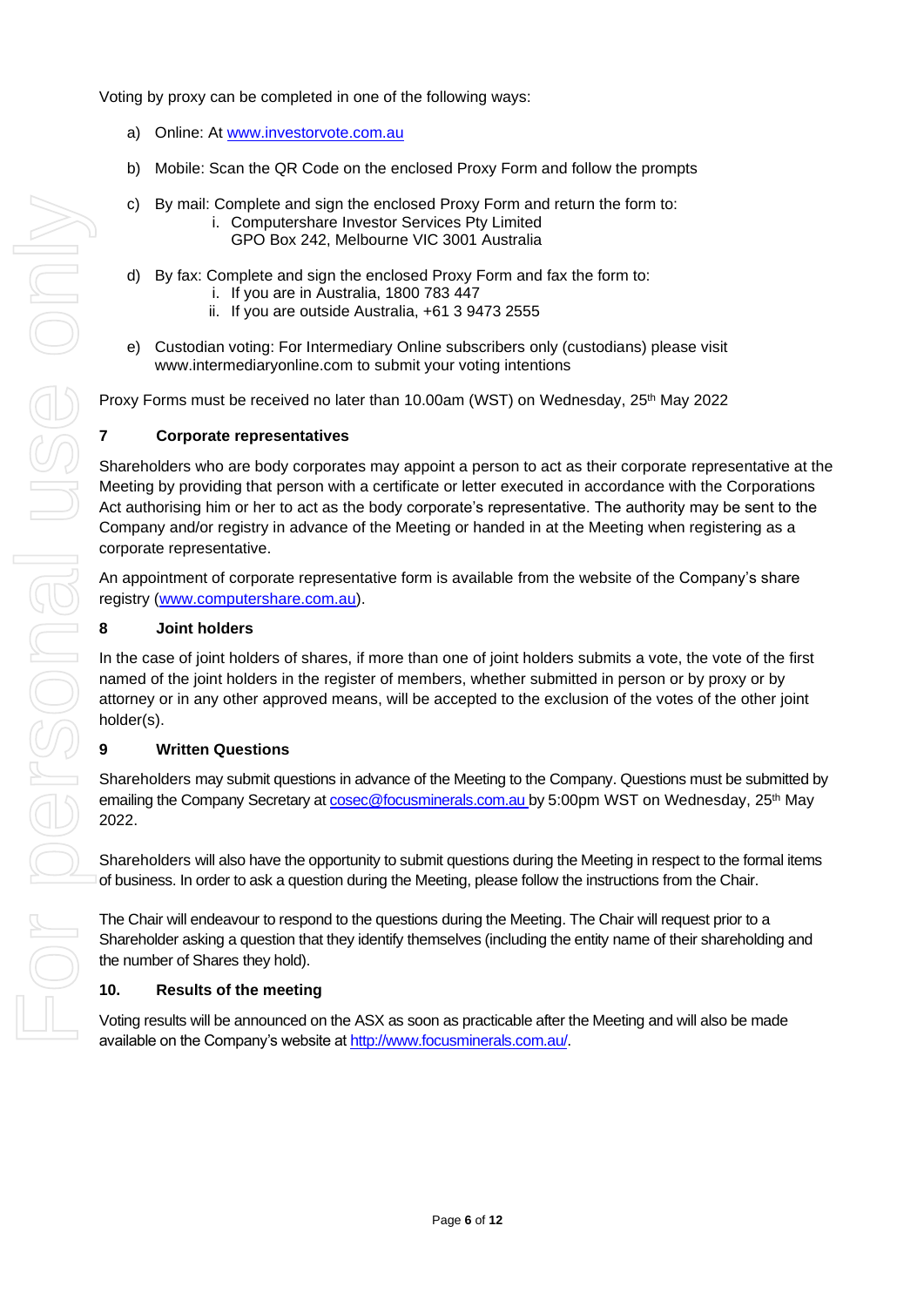#### *Financial Statements and Reports*

In accordance with the Corporations Act, the business of the Annual General Meeting will include the receipt and consideration of the Annual Report of Focus for the year ended 31 December 2021 together with the Directors' Report and the Auditor's Report. There is no requirement for shareholders to approve these reports (excluding the Remuneration Report).

In accordance with the Corporations Act, shareholders will be given a reasonable opportunity at the Annual General Meeting to ask questions and make comments on the Annual Financial Report, the Directors' Report and the Auditor's Report of Focus and its controlled entities for the year ended 31 December 2021 and on the management of the company.

During the discussion, the auditor of Focus, RSM Australia Partners, will be present and answer questions that are relevant to the content of the Auditor's Report or the conduct of the audit of the Annual Financial Report.

Shareholders may submit written questions for the auditor up to five business days before the date of the Annual General Meeting.

Shareholders wishing to do so may send their questions to the Company Secretary via email (to: [cosec@focusminerals.com.au](mailto:cosec@focusminerals.com.au) with "Question to the Auditor" as the subject line). The Company Secretary will pass on the questions to RSM Australia Partners.

The Annual Report is available on the Company's website and has been dispatched to Shareholders who have elected to receive a hard copy. A copy of the financial statements and the associated reports will also be tabled at the Meeting.

#### *Resolution 1 – Adoption of Remuneration Report*

#### **General**

The Corporations Act requires that at a listed company's annual general meeting, a resolution that the remuneration report be adopted must be put to the shareholders. However, such a resolution is advisory only and does not bind the company or the directors of the company.

The remuneration report sets out the company's remuneration arrangements for the directors and senior management of the company. The remuneration report is part of the directors' report contained in the annual financial report of the company for a financial year.

The chair of the meeting must allow a reasonable opportunity for its shareholders to ask questions about or make comments on the remuneration report at the annual general meeting.

#### Voting consequences

A company is required to put to its shareholders a resolution proposing the calling of another meeting of shareholders to consider the appointment of directors of the company (Spill Resolution) if, at consecutive annual general meetings, at least 25% of the votes cast on a remuneration report resolution are voted against adoption of the remuneration report and at the first of those annual general meetings a Spill Resolution was not put to vote. If required, the Spill Resolution must be put to vote at the second of those annual general meetings.

If more than 50% of votes cast are in favour of the Spill Resolution, the company must convene a shareholder meeting (Spill Meeting) within 90 days of the second annual general meeting.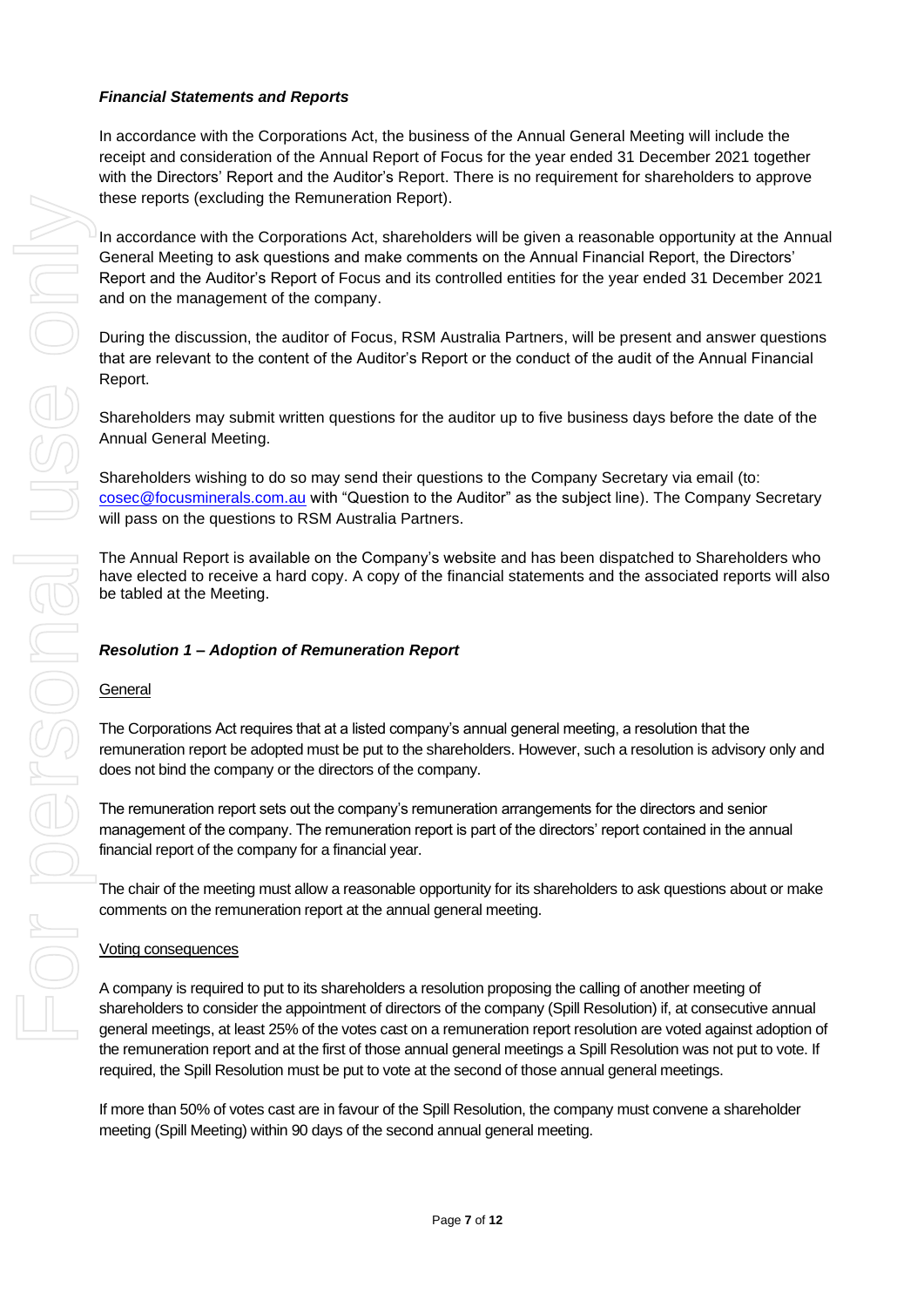All of the directors of the company who were in office when the directors' report (as included in the company's annual financial report for the most recent financial year) was approved, other than the managing director of the company, will cease to hold office immediately before the end of the Spill Meeting but may stand for re-election at the Spill Meeting.

Following the Spill Meeting those persons whose election or re-election as directors of the company is approved will be the directors of the company.

#### Previous voting results

At the Company's previous annual general meeting held in 2021 the votes cast against the remuneration report considered at that annual general meeting were less than 25%. Accordingly, the Spill Resolution is not relevant for this Annual General Meeting.

The Chair of the Meeting intends to vote undirected proxies (subject to the instructions set out in the proxy form and any other applicable restrictions) in favour of Resolution 1.

#### Board recommendation

The vote on this resolution is advisory and does not bind the Company or its Directors. The Directors unanimously recommend that Shareholders vote in favour of Resolution 1.

#### *Resolution 2 - Election of Mr Wanghong Yang*

#### Introduction

ASX Listing Rule 14.4 and articles 10.3(b)(ii) and 10.7 of the Constitution provide that a Director appointed by Board as an additional Director or to fill a casual vacancy holds office until the next annual general meeting of the Company and is then eligible for re-election.

#### Mr Wanghong Yang

Mr Yang was appointed as Executive Chairman of the Board on 14 October 2021 and as CEO and Managing Director on 1 April 2022.

Mr Yang was an Executive Director and Interim CEO of Focus between 2013 and 2017. He was then appointed Vice President of the Business Development Unit of Shandong Gold Group Co., Ltd.

Prior to his role at Focus he worked at Shandong Gold International Mining Corporation as Financial Controller. He joined Shandong Gold Group in 2008 as the Group's Senior Manager of Capital Management before becoming the Deputy General Manager of Shandong Gold International Mining Corporation Limited.

Mr Yang has a Bachelor's degree in Accounting from Renmin University of China and a Master's degree in Applied Finance from Macquarie University.

Mr Yang is not a director of any other ASX listed companies.

Prior to Mr Yang's appointment to the Board, the Company undertook various checks that did not reveal any information of concern.

As Mr Yang is the current Executive Chairman (and hence employed in an executive capacity), the Board does not consider that Mr Yang to be an independent Director.

#### Board recommendation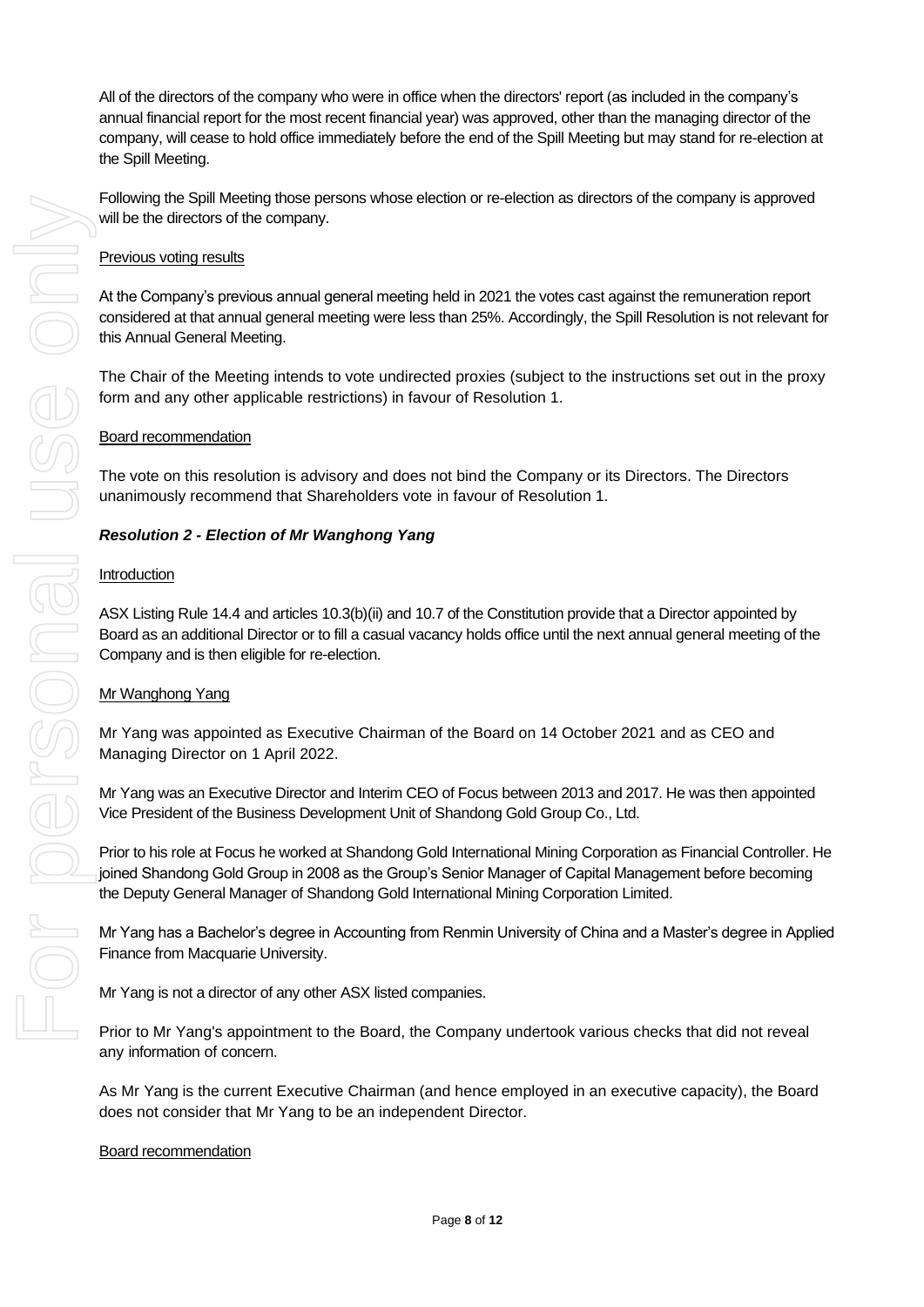Having received an acknowledgement from Mr Yang that he has sufficient time available to carry out the duties of a Director of the Company and the required mix of skills and experience required by the Board, the Board (other than Mr Yang who is the subject of Resolution 2) supports the election of Mr Yang and recommends that Shareholders vote in favour of Resolution 2.

#### *Resolution 3 – Election of Mr Richard O'Shannassy*

#### Introduction

ASX Listing Rule 14.4 and articles 10.3(b)(ii) and 10.7 of the Constitution provide that a Director appointed by Board as an additional Director or to fill a casual vacancy holds office until the next annual general meeting of the Company and is then eligible for re-election.

#### Mr Richard O'Shannassy

#### *Qualifications: B. Juris, LLB (Hons), Law*

Mr O'Shannassy was appointed to the Board of the Company on 19 November 2021. Mr O'Shannassy is a member of the Audit and Risk, Remuneration and Nominations Committee.

Mr O'Shannassy has more than 35 years of experience as a commercial lawyer. He served on mining industry committees over several years and is a member of Energy & Resources Law Association and the Law Society of Western Australia.

Mr O'Shannassy was general counsel and company secretary at Hardman Resources, a non-executive director of Avenira (formerly Minemakers) and Key Petroleum Limited.

Prior to Mr O'Shannassy's appointment to the Board, the Company undertook various checks that did not reveal any information of concern. Having assessed the factors relevant to determining director independence under Recommendation 2.3 of the ASX Corporate Governance Council Corporate Governance Principles and Recommendations, 4th edition (**ASX CGPRs**), the Board considers Mr O'Shannassy as an independent Director.

#### Board recommendation

Having received an acknowledgement from Mr O'Shannassy that he has sufficient time available to carry out the duties of a Director of the Company and the required mix of skills and experience required by the Board, the Board (other than Mr O'Shannassy who is the subject of Resolution 3) supports the election of Mr O'Shannassy and recommends that Shareholders vote in favour of Resolution 3.

#### *Resolution 4 – Re-election of Mr Gerry Fahey*

#### Introduction

ASX Listing Rule 14.4 and article 10.3(a) of the Constitution provide that a director of an entity must not hold office (without re-election) past the third annual general meeting following the director's appointment or last election or 3 years, whichever is the longer.

#### Mr Gerry Fahey

*Qualifications: BSc (Hons) Geol, FAusIMM, MAIG, MAICD*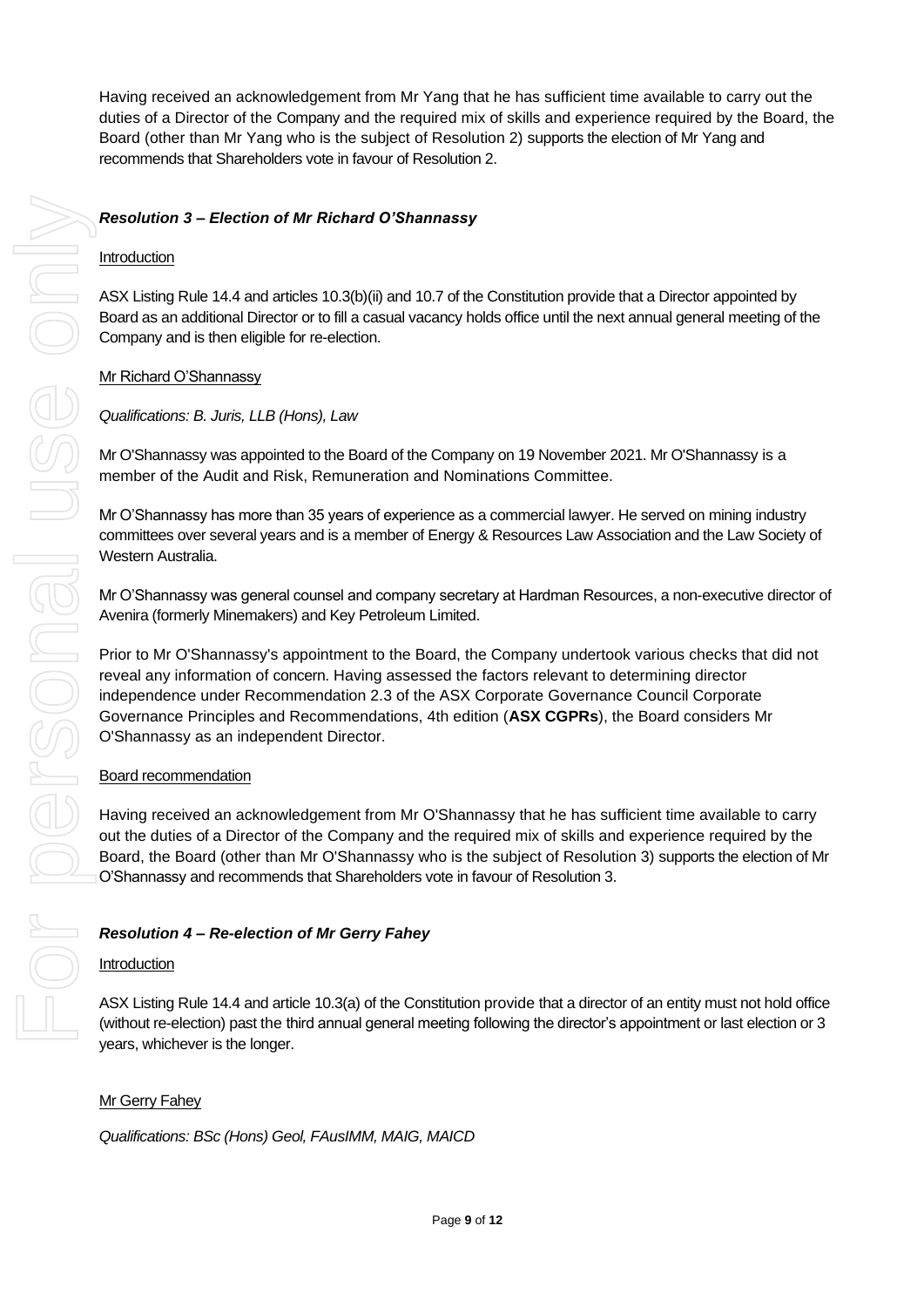Mr Fahey was appointed to the Board of the Company on 18 April 2011 and is a member of the Audit and Risk, Remuneration and Nominations Committee.

Mr Fahey is a geologist with over 40 years' experience. He was chief geologist for Delta Gold between 1992-2002 where he gained extensive resource, mine development and feasibility study experience on projects including Kanowna Belle and Sunrise in Australia and Ngezi Platinum in Zimbabwe.

Mr Fahey began his career as a mine geologist in the Irish base-metals industry on projects such as Tynagh, Avoca, and Tara Mines (Navan). On migrating to Australia in 1988, he gained further operational experience in Western Australia and the Northern Territory (Whim Creek and Dominion Mining), prior to joining Delta Gold. He formed FinOre Mining Consultants in 2005, which merged with CSA in 2006 and is currently Principal Mining Geologist with CSA Global specialising in mining geology, mine development and training.

Mr Fahey is a former member of the Joint Ore Reserve Committee (JORC) and a former Board Member (Federal Councillor) of the Australian Institute of Geoscientists (AIG).

Mr Fahey is a Non-Executive Director of Prospect Resources Limited.

Having assessed the factors relevant to determining director independence under Recommendation 2.3 of the ASX CGPRs, the Board considers Mr Fahey as an independent Director despite his tenure.

#### Board recommendation

Having received an acknowledgement from Mr Fahey that he has sufficient time available to carry out the duties of a Director of the Company, and the required mix of skills and experience required by the Board, the Board (other than Mr Fahey, who is the subject of Resolution 4) supports the re-election of Mr Fahey and recommends that Shareholders vote in favour of Resolution 4.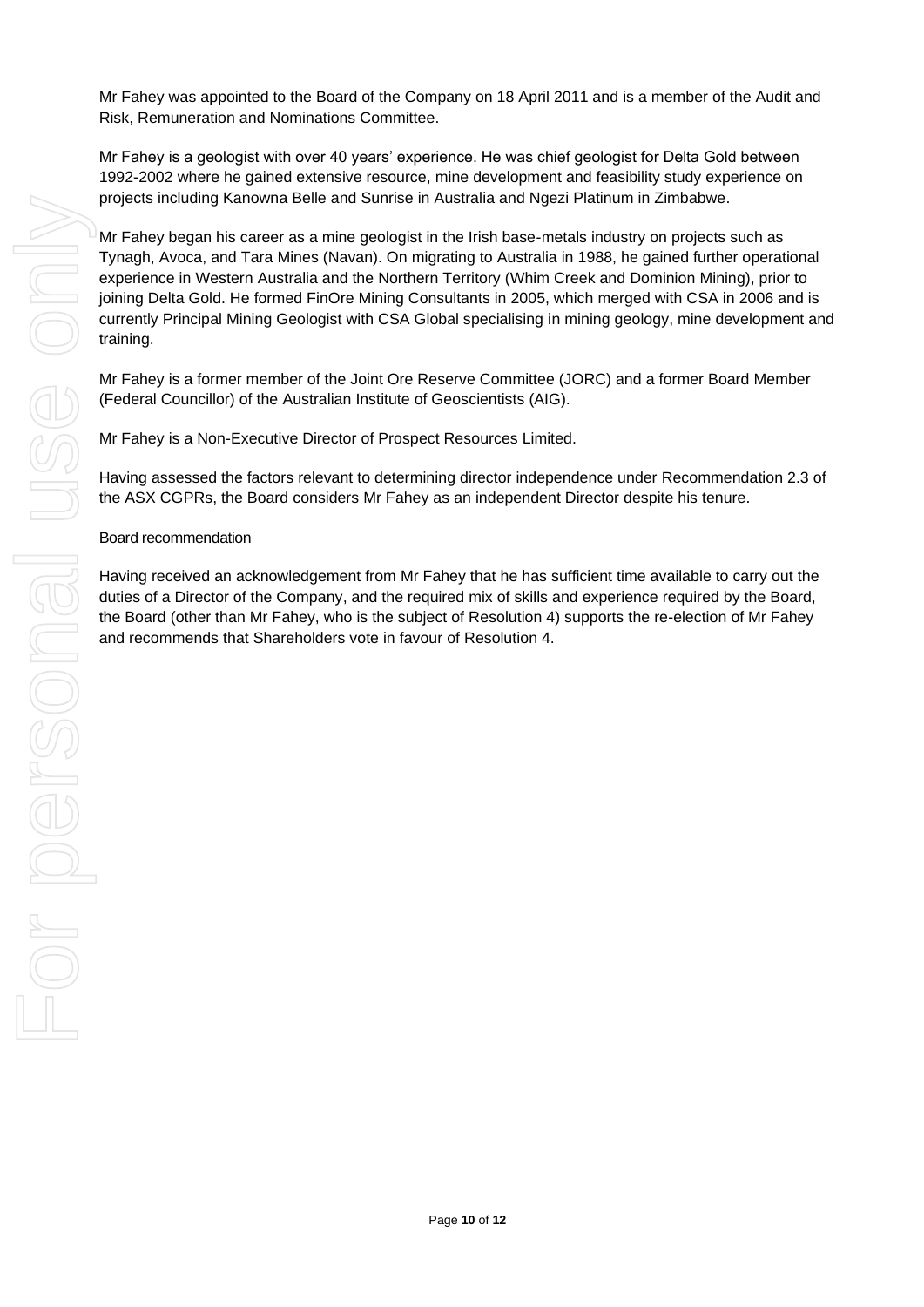#### **Glossary**

**Annual General Meeting** or **Meeting** means the meeting convened by the Notice.

**ASIC** means the Australian Securities & Investments Commission.

**ASX** means ASX Limited (ACN 008 624 691) or the financial market operated by ASX Limited, as the context requires.

**ASX Listing Rules** means the Listing Rules of ASX.

**Board** means the current board of directors of the Company.

**Business Day** means Monday to Friday inclusive, except New Year's Day, Good Friday, Easter Monday, Christmas Day, Boxing Day, and any other day that ASX declares is not a business day.

**Chair** means the chair of the Meeting.

**Closely Related Party** of a member of the Key Management Personnel means:

- (a) a spouse or child of the member;
- (b) a child of the member's spouse;
- (c) a dependent of the member or the member's spouse;
- (d) anyone else who is one of the member's family and may be expected to influence the member, or be influenced by the member, in the member's dealing with the entity;
- (e) a company the member controls; or
- (f) a person prescribed by the *Corporations Regulations 2001* (Cth) for the purposes of the definition of 'closely related party' in the Corporations Act.

**Company** means Focus Minerals Ltd (ACN 005 470 799).

**Constitution** means the Company's constitution.

**Corporations Act** means the *Corporations Act 2001* (Cth).

**Directors** means the current directors of the Company.

**Explanatory Statement** means the explanatory statement accompanying the Notice.

**Key Management Personnel** has the same meaning as in the accounting standards issued by the Australian Accounting Standards Board and means those persons having authority and responsibility for planning, directing and controlling the activities of the Company, or if the Company is part of a consolidated entity, of the consolidated entity, directly or indirectly, including any director (whether executive or otherwise) of the Company, or if the Company is part of a consolidated entity, of an entity within the consolidated group.

**Notice** or **Notice of Meeting** means this notice of meeting including the Explanatory Statement and the Proxy Form.

**Proxy Form** means the proxy form accompanying the Notice.

**Remuneration Report** means the remuneration report set out in the Director's report section of the Company's annual financial report for the year ended 31 December 2021.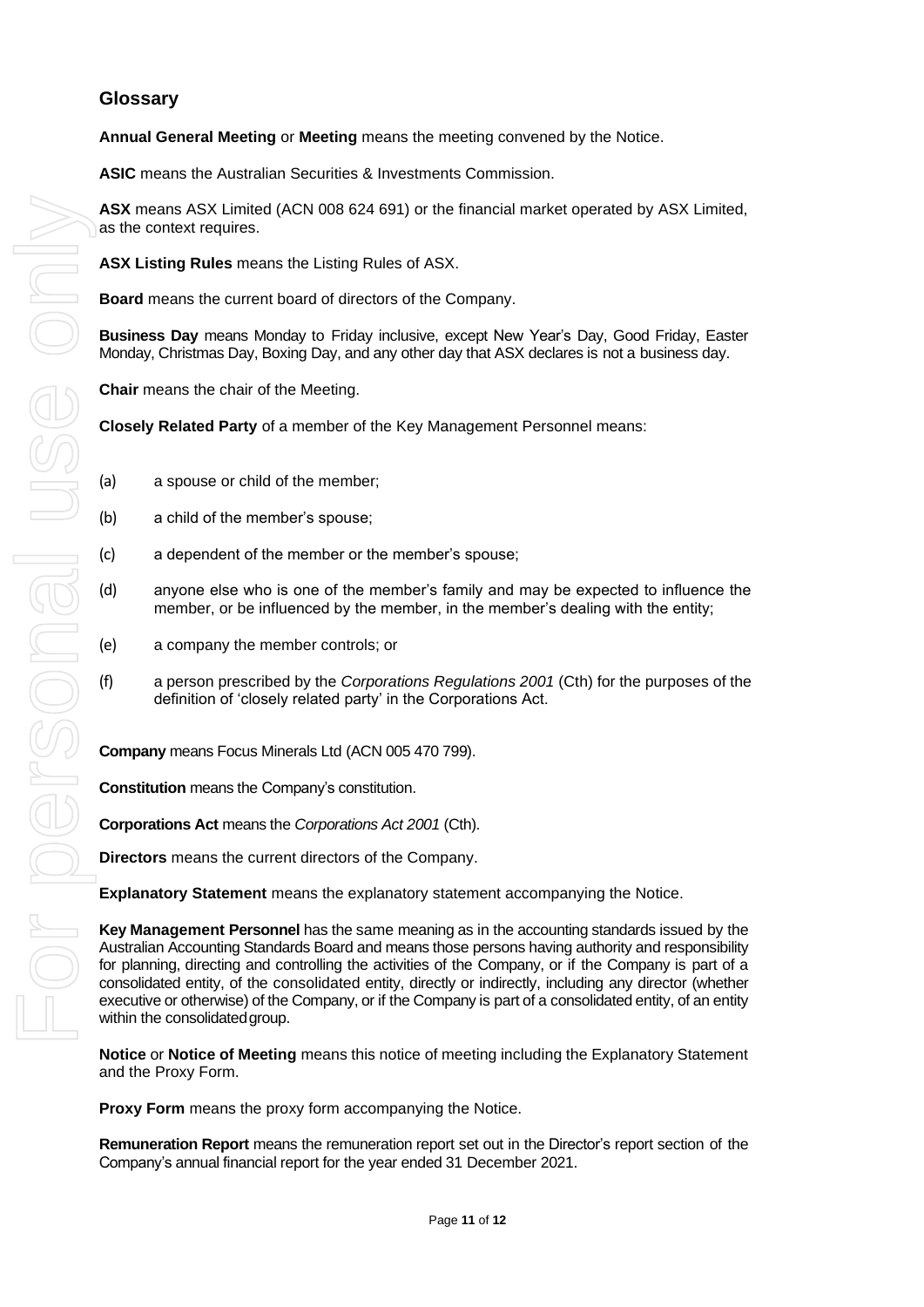**Resolutions** means the resolutions set out in the Notice, or any one of them, as the context requires.

**Section** means a section of the Explanatory Statement.

**Share** means a fully paid ordinary share in the capital of the Company.

**Shareholder** means a registered holder of a Share.

**WST** means Western Standard Time as observed in Perth, Western Australia.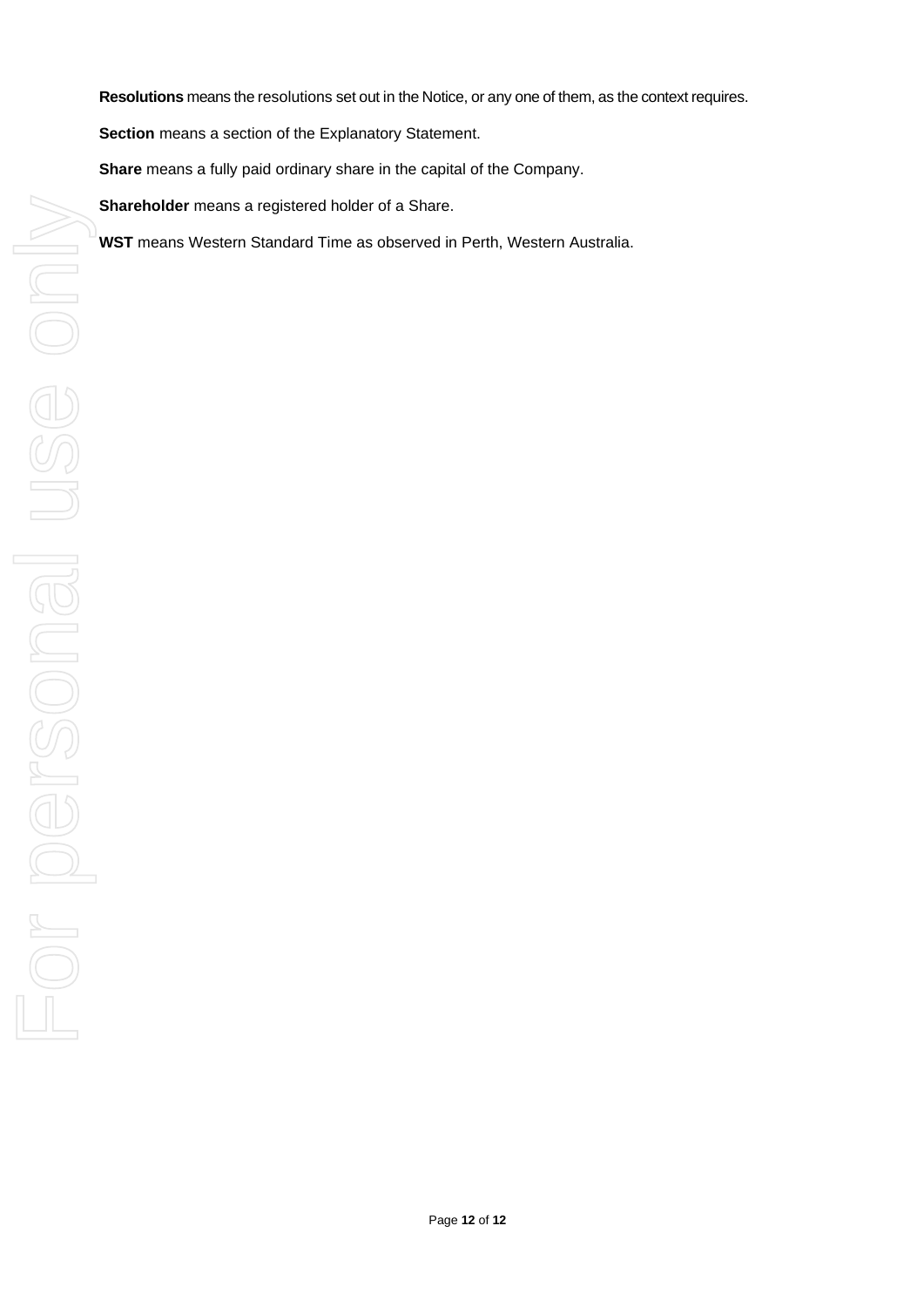

## **Need assistance?**

**Phone:**

1300 850 505 (within Australia) +61 3 9415 4000 (outside Australia)

**Online:** www.investorcentre.com/contact

FML MR SAM SAMPLE FLAT 123 123 SAMPLE STREET THE SAMPLE HILL SAMPLE ESTATE SAMPLEVILLE VIC 3030



#### **YOUR VOTE IS IMPORTANT**

For your proxy appointment to be effective it must be received by **10:00am (AWST) on Wednesday, 25 May 2022.**

# **Proxy Form**

# **How to Vote on Items of Business Lodge your Proxy Form:**

All your securities will be voted in accordance with your directions.

#### **APPOINTMENT OF PROXY**

**Voting 100% of your holding:** Direct your proxy how to vote by marking one of the boxes opposite each item of business. If you do not mark a box your proxy may vote or abstain as they choose (to the extent permitted by law). If you mark more than one box on an item your vote will be invalid on that item.

**Voting a portion of your holding:** Indicate a portion of your voting rights by inserting the percentage or number of securities you wish to vote in the For, Against or Abstain box or boxes. The sum of the votes cast must not exceed your voting entitlement or 100%.

**Appointing a second proxy:** You are entitled to appoint up to two proxies to attend the meeting and vote on a poll. If you appoint two proxies you must specify the percentage of votes or number of securities for each proxy, otherwise each proxy may exercise half of the votes. When appointing a second proxy write both names and the percentage of votes or number of securities for each in Step 1 overleaf. **Example 19**<br> **Example 2014**<br> **Example 19**<br> **Example 19**<br> **Example 19**<br> **Example 19**<br> **Example 19**<br> **Example 19**<br> **Example 19**<br> **Example 19**<br> **Example 19**<br> **Example 19**<br> **Example 19**<br> **Example 19**<br> **Example 19**<br> **Example 1** 

**A proxy need not be a securityholder of the Company.**

#### **SIGNING INSTRUCTIONS FOR POSTAL FORMS**

**Individual:** Where the holding is in one name, the securityholder must sign.

**Joint Holding:** Where the holding is in more than one name, all of the securityholders should sign.

**Power of Attorney:** If you have not already lodged the Power of Attorney with the registry, please attach a certified photocopy of the Power of Attorney to this form when you return it.

**Companies:** Where the company has a Sole Director who is also the Sole Company Secretary, this form must be signed by that person. If the company (pursuant to section 204A of the Corporations Act 2001) does not have a Company Secretary, a Sole Director can also sign alone. Otherwise this form must be signed by a Director jointly with either another Director or a Company Secretary. Please sign in the appropriate place to indicate the office held. Delete titles as applicable.

#### **PARTICIPATING IN THE MEETING**

#### **Corporate Representative**

If a representative of a corporate securityholder or proxy is to participate in the meeting you will need to provide the appropriate "Appointment of Corporate Representative". A form may be obtained from Computershare or online at www.investorcentre.com/au and select "Printable Forms".

**XX**

#### **Online:**

Lodge your vote online at www.investorvote.com.au using your secure access information or use your mobile device to scan the personalised QR code.

Your secure access information is



**SRN/HIN: I9999999999 Control Number: 999999 PIN: 99999**

For Intermediary Online subscribers (custodians) go to www.intermediaryonline.com

**By Mail:**

Computershare Investor Services Pty Limited GPO Box 242 Melbourne VIC 3001 Australia

**By Fax:**

1800 783 447 within Australia or +61 3 9473 2555 outside Australia



**PLEASE NOTE:** For security reasons it is important that you keep your SRN/HIN confidential.

You may elect to receive meeting-related documents, or request a particular one, in electronic or physical form and may elect not to receive annual reports. To do so, contact Computershare.